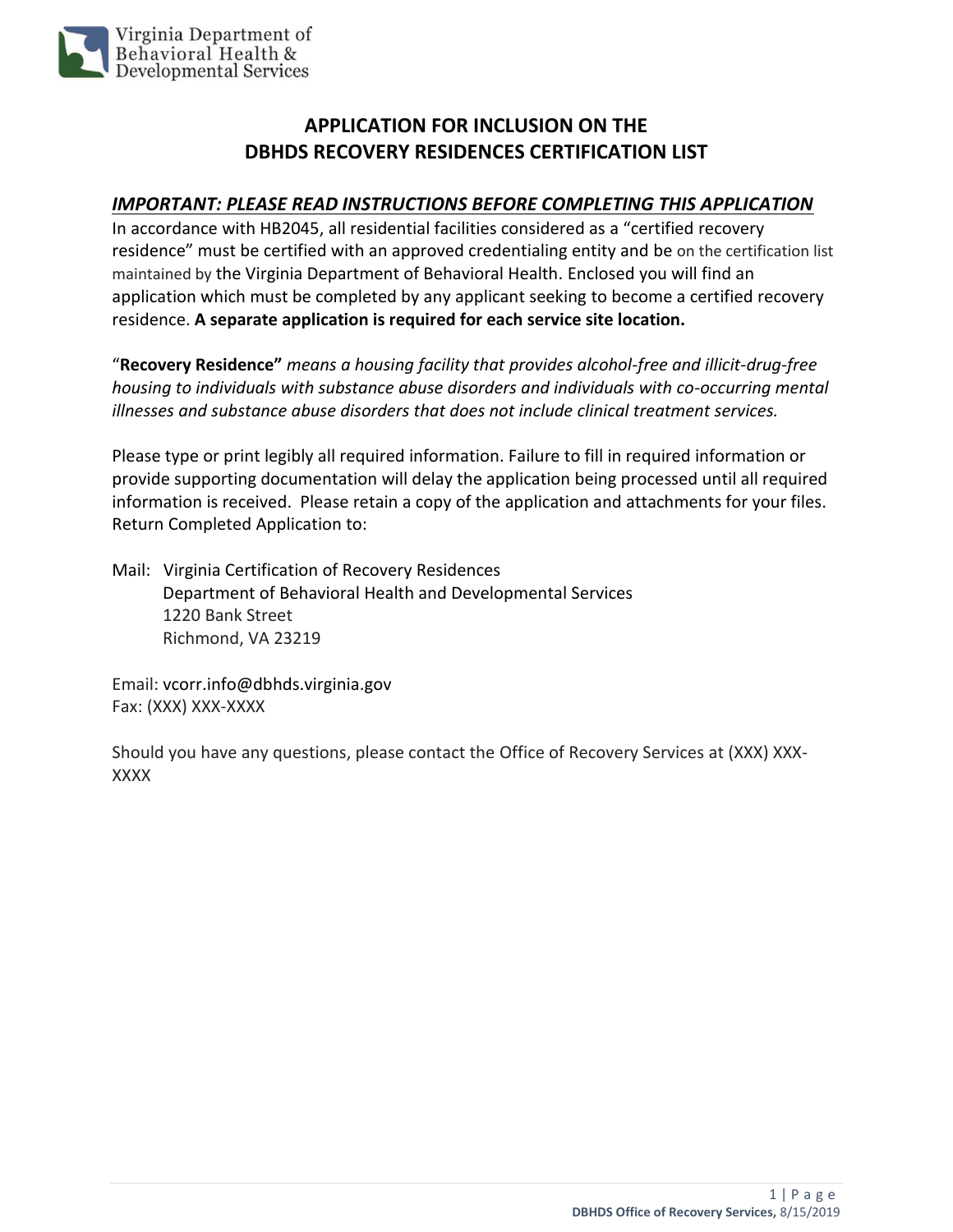## *Certification of Recovery Residences Application*

A Certificate of Compliance is issued once your application is approved and the recovery residence has passed a site inspection conducted by a designated credentialing entity. **The certification is valid for one (1) year from the date of issuance.** Each applicant is required to submit additional documents to accompany this application**.** Please refer to the Documentation Checklist for a list of required documents.

Please select the type of application your organization would like to apply for: **Application Type:**

 $\Box$ Initial Certification

 $\Box$  Application Change

- \_ Ownership
- **Location**
- \_ Gender
- \_ Bed Capacity
- \_ Level of Support

☐Renewal Certification (Cert#\_\_\_\_\_\_\_\_\_\_\_\_\_)

Please review the list below and attach copies of the following documents. All documents are required and applications are not considered complete if the documents are not submitted with this application.

Checklist:

**Proof of Property Ownership/Letter from Property Owner** 

**Certificate of Insurance** 

**Policy and Procedure Manual** 

Proof of Legal Business Entity

Resident Orientation Handbook

Fire and Safety Inspection Report (Residence with more than 5 occupants and a house manager) or Affidavit of compliance (Residence with 5 occupants or less and a house manager)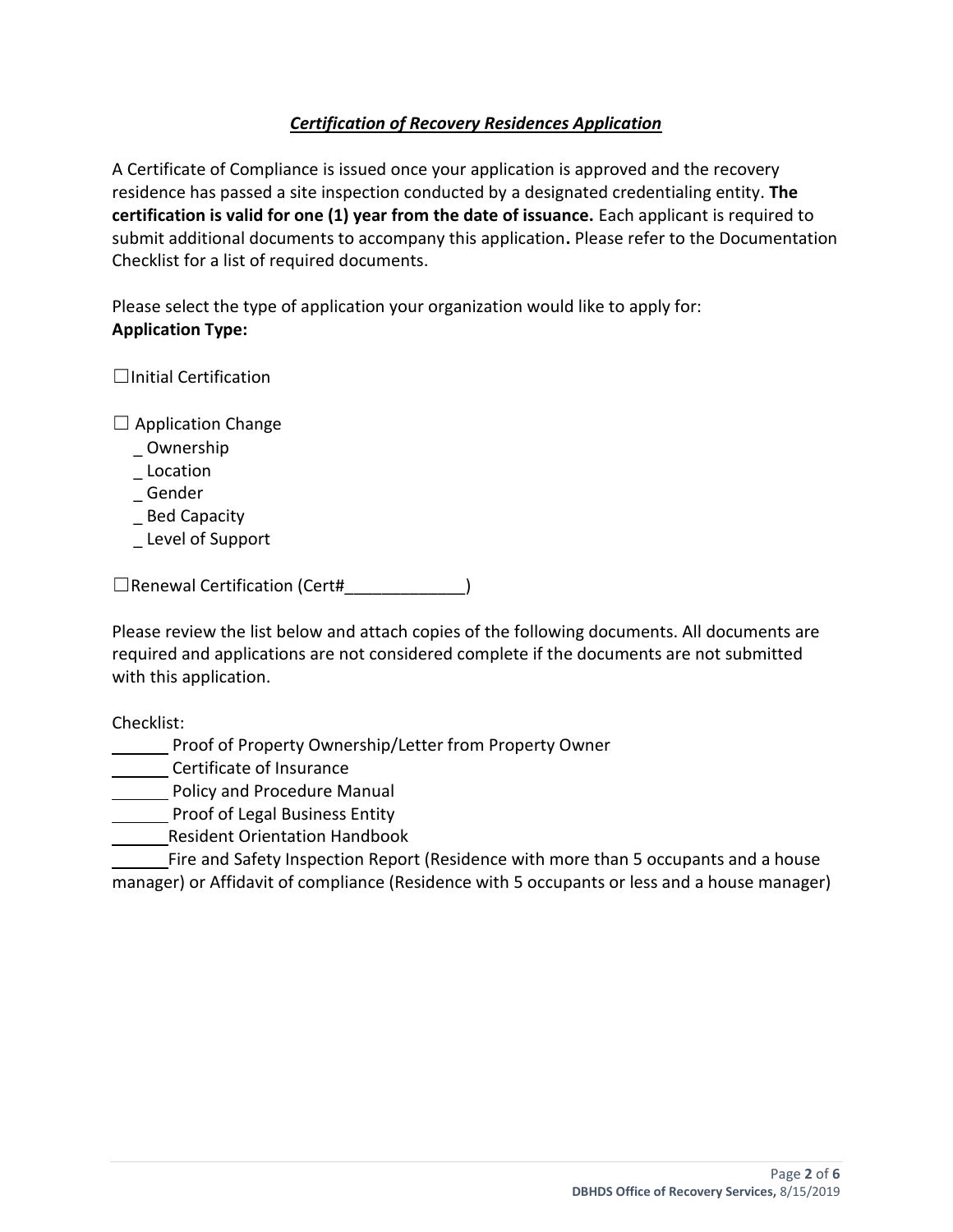| I. Applicant Information: (Required) The business name of the organization must be listed as it |                          |  |
|-------------------------------------------------------------------------------------------------|--------------------------|--|
| is registered with the Virginia State Corporation Commission.                                   |                          |  |
| Organization(Full Name):                                                                        | Legal Entity(Full Name): |  |
|                                                                                                 |                          |  |
| Type of Organization:                                                                           | Website:                 |  |
|                                                                                                 |                          |  |
| $\Box$ Sole Proprietor                                                                          |                          |  |
| Partnership                                                                                     |                          |  |
| $\Box$ C-Corporation                                                                            |                          |  |
| $\square$ S-Corporation                                                                         |                          |  |
| $\Box$ Limited Liability Company                                                                |                          |  |
|                                                                                                 |                          |  |
|                                                                                                 |                          |  |
| Mailing Address: (City, State, Zip Code)                                                        |                          |  |
|                                                                                                 | Program Email:           |  |
|                                                                                                 |                          |  |
|                                                                                                 |                          |  |
|                                                                                                 |                          |  |
|                                                                                                 | Tax ID:                  |  |
|                                                                                                 |                          |  |
|                                                                                                 |                          |  |
|                                                                                                 |                          |  |
| Main Office Phone Number:                                                                       | Fax Number:              |  |
|                                                                                                 |                          |  |
| <b>Owner's Name and Contact Number:</b>                                                         |                          |  |
| <b>Owner's Email Address:</b>                                                                   |                          |  |
| <b>Program's Contact Number:</b>                                                                |                          |  |
|                                                                                                 |                          |  |
| <b>Program's Email:</b>                                                                         |                          |  |
| 1. Is this organization an active member in "good standing" with the Virginia Association of    |                          |  |
| Recovery Residences (VARR) or Oxford House? If so, please list the following:                   |                          |  |
|                                                                                                 |                          |  |
| VARR Certification #: _____________                                                             |                          |  |
| Expiration Date: __________                                                                     |                          |  |
|                                                                                                 |                          |  |
| Oxford House #: ______________                                                                  |                          |  |
|                                                                                                 |                          |  |
|                                                                                                 |                          |  |
|                                                                                                 |                          |  |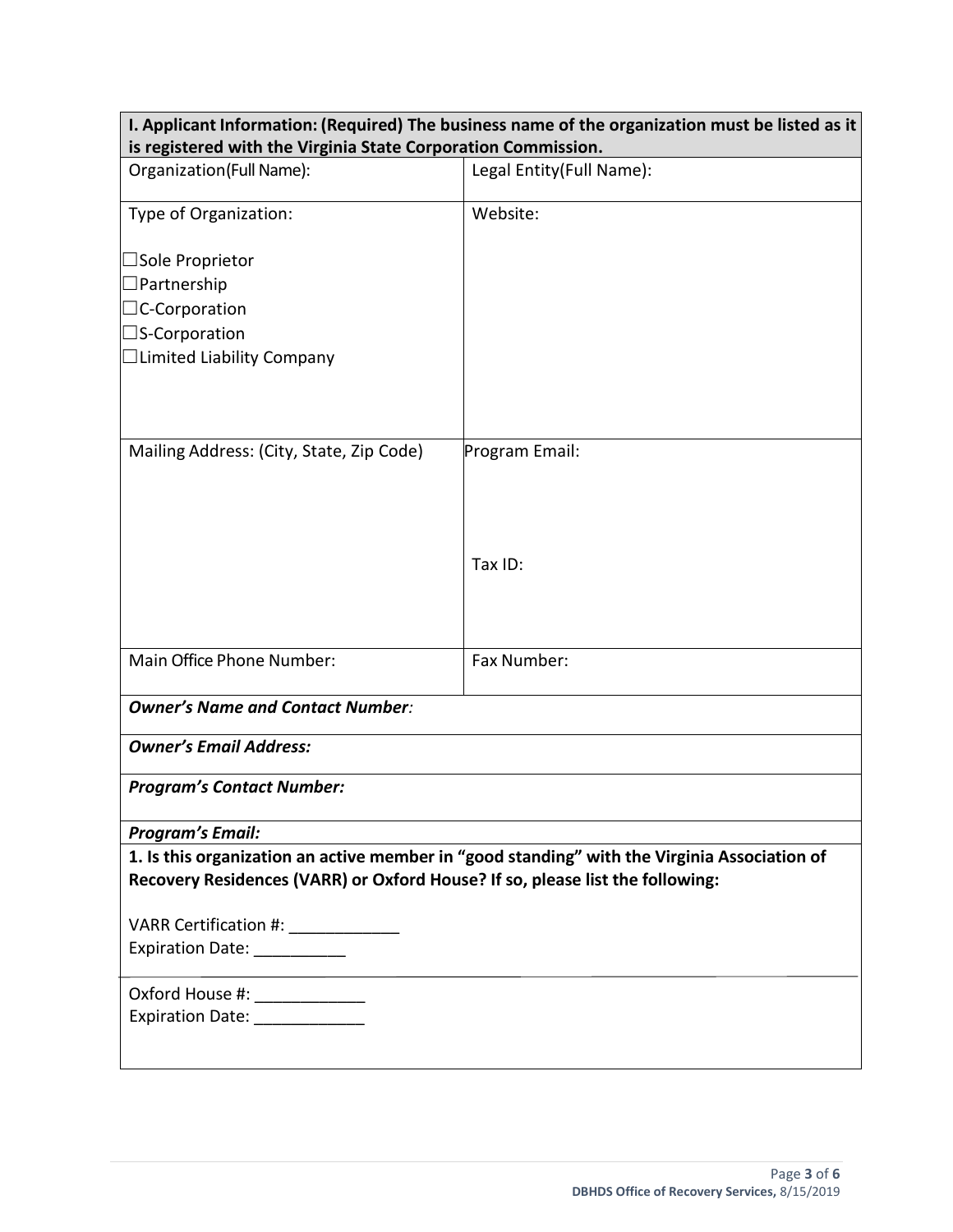| 2. Place a check mark in the box that best describes your organization. |                                              |  |  |  |
|-------------------------------------------------------------------------|----------------------------------------------|--|--|--|
| $\Box$ Community-Based                                                  |                                              |  |  |  |
| $\Box$ Faith-Based                                                      |                                              |  |  |  |
|                                                                         |                                              |  |  |  |
| $\Box$ Non-profit                                                       |                                              |  |  |  |
|                                                                         | $\Box$ For-profit                            |  |  |  |
| $\Box$ Grassroots (annual operating budget of \$500,000 or less)        |                                              |  |  |  |
| $\Box$ Other:                                                           |                                              |  |  |  |
| II. Staffing Information (if applicable):                               |                                              |  |  |  |
| 1. Organization's Director (include Title):                             |                                              |  |  |  |
| Email:                                                                  |                                              |  |  |  |
| Phone:                                                                  |                                              |  |  |  |
|                                                                         |                                              |  |  |  |
| 2. If applicable, House Manager (Full Name):                            |                                              |  |  |  |
|                                                                         |                                              |  |  |  |
| Email:                                                                  |                                              |  |  |  |
| Phone:                                                                  |                                              |  |  |  |
|                                                                         |                                              |  |  |  |
| <b>III. Property Information</b>                                        |                                              |  |  |  |
| <b>Property Name:</b>                                                   | <b>Property Ownership:</b>                   |  |  |  |
|                                                                         | $\Box$ Owns property                         |  |  |  |
|                                                                         | $\Box$ Leases from 3 <sup>rd</sup> party     |  |  |  |
|                                                                         | $\Box$ Leases from related person entity     |  |  |  |
| Levels of Support:                                                      | <b>Type of Structure:</b>                    |  |  |  |
|                                                                         |                                              |  |  |  |
| ∃I Peer Run                                                             | $\Box$ Single family                         |  |  |  |
| $\Box$ II Monitored                                                     | □Multi-unit dwelling/apt.(#units_            |  |  |  |
|                                                                         | $\Box$ Facility                              |  |  |  |
|                                                                         |                                              |  |  |  |
|                                                                         | Is this residence handicap accessible? _Y _N |  |  |  |
|                                                                         | If yes, please describe:                     |  |  |  |
|                                                                         |                                              |  |  |  |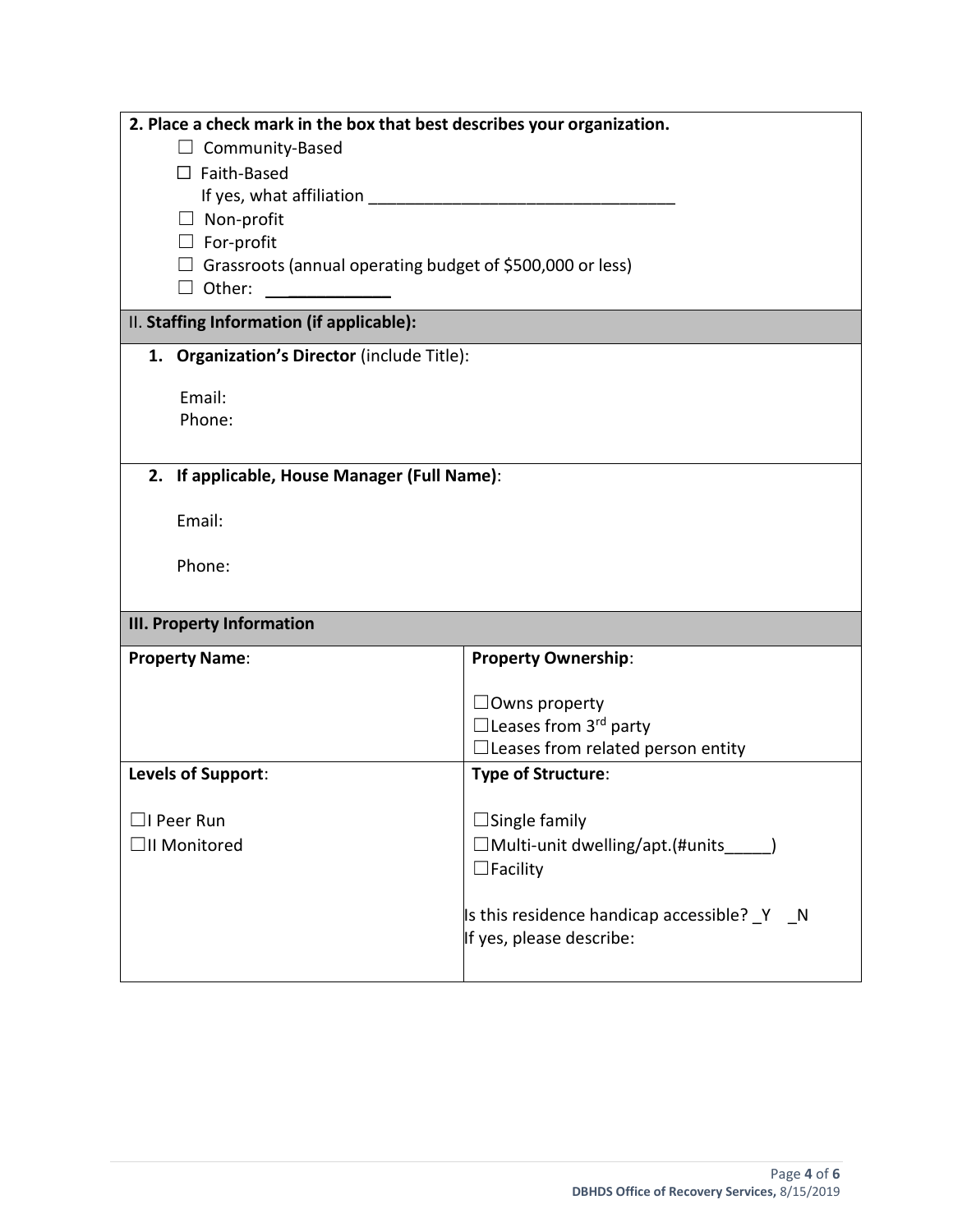| Physical/Service Address: (City, State, Zip                                                                      | #Bedrooms               |  |
|------------------------------------------------------------------------------------------------------------------|-------------------------|--|
| Code)                                                                                                            |                         |  |
|                                                                                                                  | $\square$ 1             |  |
|                                                                                                                  | $\Box$ 2                |  |
|                                                                                                                  | $\square$ 3<br>$\Box$ 4 |  |
| County:                                                                                                          |                         |  |
|                                                                                                                  | $\Box$ Other:           |  |
| <b>Billing Address: (City, State, Zip Code)</b>                                                                  | #Bathrooms              |  |
|                                                                                                                  | $\square$ 1             |  |
|                                                                                                                  | $\Box$ 2                |  |
|                                                                                                                  | $\square$ 3             |  |
|                                                                                                                  | $\square$ 4             |  |
|                                                                                                                  | $\Box$ Other: $\_\_$    |  |
| Special Services: (check all that apply)                                                                         | Bed Capacity: ___       |  |
| $\Box$ Staff is Mental Health First Aid trained                                                                  |                         |  |
| $\Box$ Offers American Sign Language                                                                             |                         |  |
| interpretation                                                                                                   |                         |  |
| $\Box$ Is universally accessible for individuals                                                                 |                         |  |
| with disabilities                                                                                                |                         |  |
| $\Box$ Has a location near public transportation                                                                 |                         |  |
| $\Box$ Has handicapped parking                                                                                   |                         |  |
| $\Box$ Naloxone on premises                                                                                      |                         |  |
| $\Box$ Offers service in languages other than                                                                    |                         |  |
| English (If so, what languages) ____                                                                             |                         |  |
| <b>IV. Populations Served</b>                                                                                    |                         |  |
| $\Box$ Women                                                                                                     |                         |  |
| $\square$ Men                                                                                                    |                         |  |
| $\Box$ Co-ed                                                                                                     |                         |  |
| $\square$ Women with Children                                                                                    |                         |  |
| $\Box$ lgbt                                                                                                      |                         |  |
| $\Box$ Veterans                                                                                                  |                         |  |
| $\Box$ Pregnant Women                                                                                            |                         |  |
| $\Box$ Transitional Aged Youth                                                                                   |                         |  |
| $\Box$ Co-occurring disorders<br>1. Is your organization abstinence based? $\Box$ Yes                            | $\Box$ No               |  |
|                                                                                                                  |                         |  |
| 2. Does your organization accept individuals receiving medication assisted treatment?<br>$\Box$ Yes<br>$\Box$ No |                         |  |
| 3. Does your organization conduct routine drug testing?                                                          | ∃No<br>$\Box$ Yes       |  |